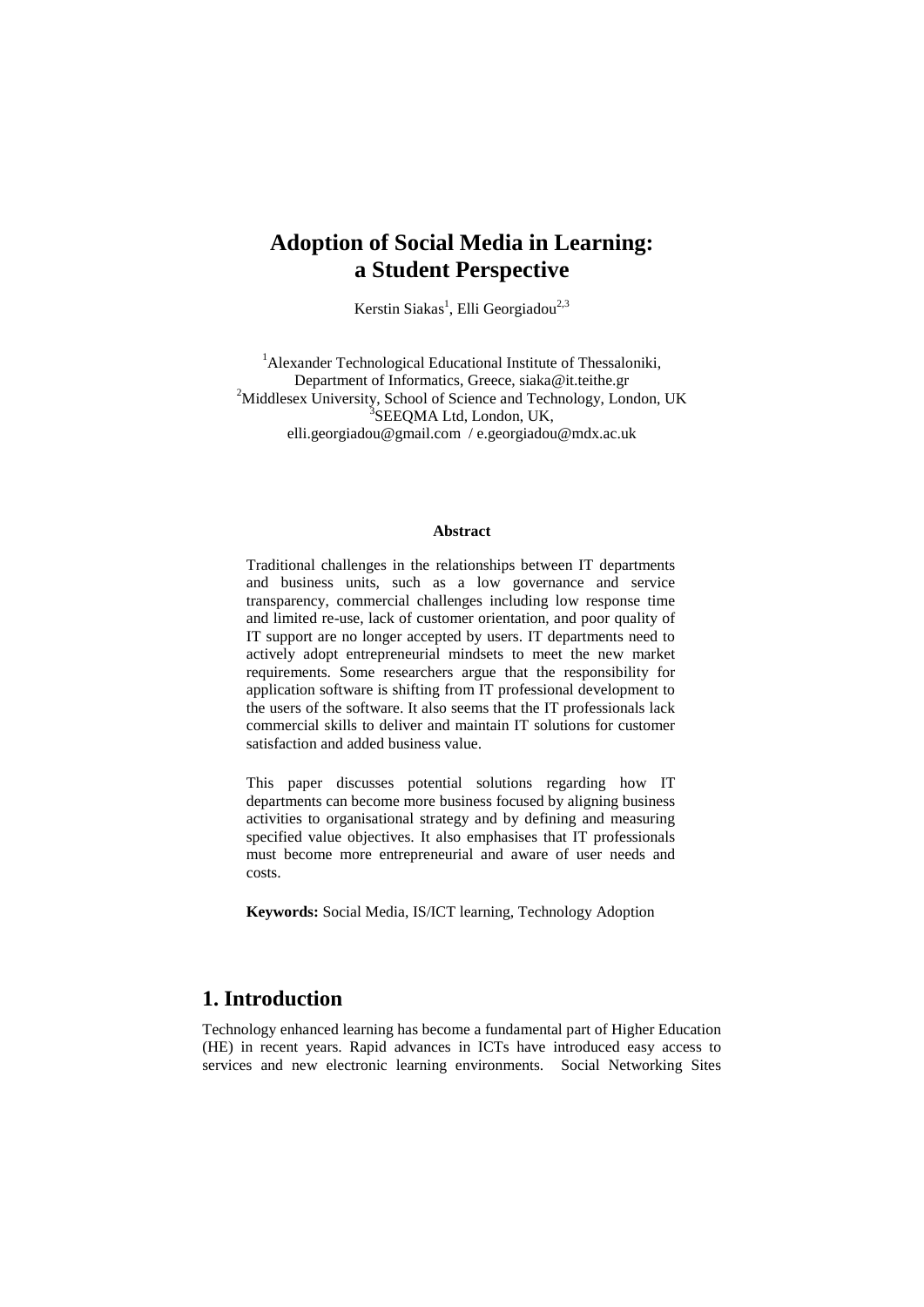(SNSs) present a new channel for communication and collaboration by individuals [1]. People use SNSs to interact with each other within a common information space and participate in diverse interactive and social activities, such as posting content, sharing pictures and videos, tagging and organizing events [2]. The foundations of social media are communication, collaboration and sharing. Social networking sites are able to increase the engagement of the students in an online learning community as they offer a technology which is well-known among their generation [3]. While initially younger individuals used SNSs, such as Facebook, older people have recently become actively involved in using SNSs [4].

As a result of the underlying tendencies in practices related to SNSs, learning to learn seems to be considered to have greater impact on future experiences than the construction of domain specific knowledge itself [5]. Learning how to identify and initiate, support and maintain, but most importantly to exploit these learning environments, is a key skill for successful learners and educators in the 21st century. However, despite the many contemporary technologies that support collaboration among distributed students, there are still considerable difficulties building online work environments. By far the most important and the most difficult aspect of effective knowledge sharing and learning in online work environments seem to be concerned with people, pedagogy, processes and culture [6]. Such online work environments in teaching and learning contexts embrace mostly students who are enrolled on a distance mode course or students who perform group tasks outside the university space as home-work.

The use of social media in education is rapidly expanding. Social media in education has the potential to enable new pedagogic student-centred ways through their bottom-up approach for supporting knowledge activities that harness collective intelligence unlike the hierarchical teacher-centred approaches [7].

According to the Seaman and Tinti-Kane's survey [8], 59% of faculty members agree that by using social media better learning can be achieved. At the same time 56% of faculty members consider that these technologies can be distracting in education. Because of this disharmony concerning the role of social media in education we should comprehend that social media tools are technology tools and applications similar to business or office software [9].

Social media adoption in education needs deeper investigation. Innovative technologies (infrastructure as well as applications) are likely to follow the same cycle of diffusion as other innovations and their adoption. New generations of students, and in particular IS/ICT students, are likely to belong to the category of early adopters as defined by Rogers [10] in his innovation adoption theory and illustrated by among other Keesee and Shephard [11] as self-adopters [9, 12,13].

This paper discusses the opportunities and challenges presented the fast growth of social media in general and in educational use of social media in particular. Emphasis is put on the readiness for social media adoption in education. For this analysis we considered university students' opinions concerning this matter. The search presented in this paper identifies and ranks important factors in the adoption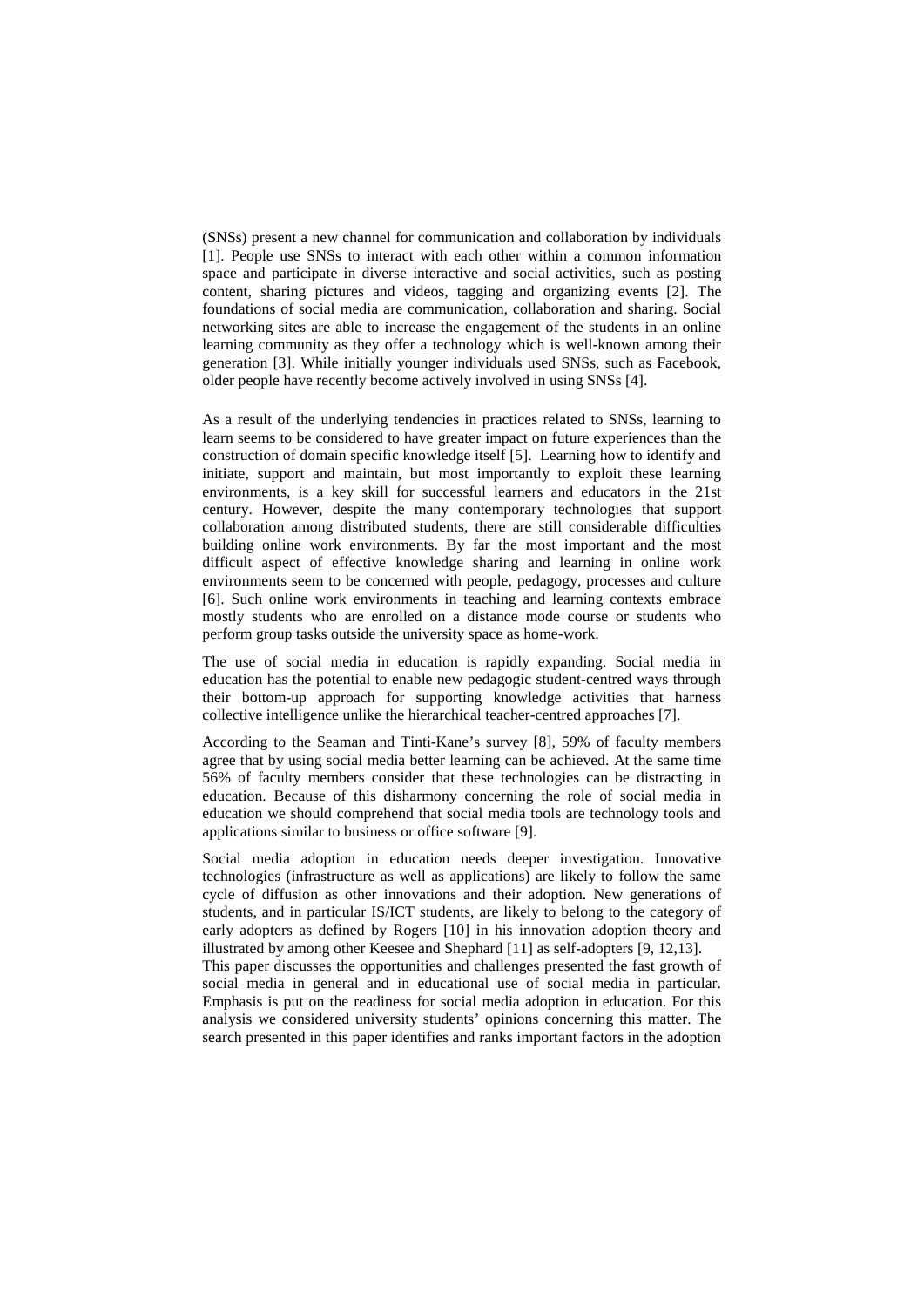and use of social media in Information Systems (IS) / Information and Communication Technology (ICT) education in particular.

### **2. Social Media in Education**

Nowadays social media, and in particular Facebook are changing the attitudes and behaviors related to information and learning. Witek and Grettano [14] identified four effects of social media use on students' behaviors and learning practices, namely

"*Information now comes to users"* - manifested mainly through the feed functionality of Facebook;

"*Information recall and attribution are now social*" – students categorize information based on who shared the information with them;

"*Evaluation is now social*"- the value of information students encounter online is directly related to how others in their networks value that information and whether the information is relevant to their friends;

"*Information is now open*" – Users within participatory information environments are both publishers and authors simultaneously. Their information literacy practices are constantly on display and thus shaping their visible identities.

Social networking practices have the potential to be effectively applied in teaching and learning, and bring about advantages in learning. Godwin [15] for example, point on the potentials Web 2.0 environments for active, collaborative and reflective learning. However, integrating these innovative and contemporary practices seems to be a slow process that is likely to encounter resistance by educators, first of all, due to their previous experience as traditional learners and teachers. Another obstacle originates from the established educational structures which do not encourage new ways of teaching and learning. Also educators may not have the necessary skills for implementing networking practices. In general educators who are not 'digital natives' and are inevitably the product of traditional learning and teaching, are likely to be reluctant to learn and incorporate new technologies in their teaching [7].

Seaman and Tinti-Kane [8] have studied the use of social media in teaching and learning. The positive impact on learning communities is significant based on the volume of social media use. Especially blogs and Wikis have significantly affected teaching activities, whilst podcasts, LinkedIn, Facebook and Twitter are less significant. Another side that requires investigation is the quality of learning. According to Lau et al. [16] studies show the significant effects on the quality in learning in terms of learning performance and motivation.

The real benefits of social media in learning are based on understanding learning theories. Social constructivist theory explains how and why social contacts and interaction are vital for learning [17]. The terms constructivism and social constructivism tend to be used interchangeably and are included under the generic term '*constructivism*' by Charmaz [18]. Constructivism proposes that *'each*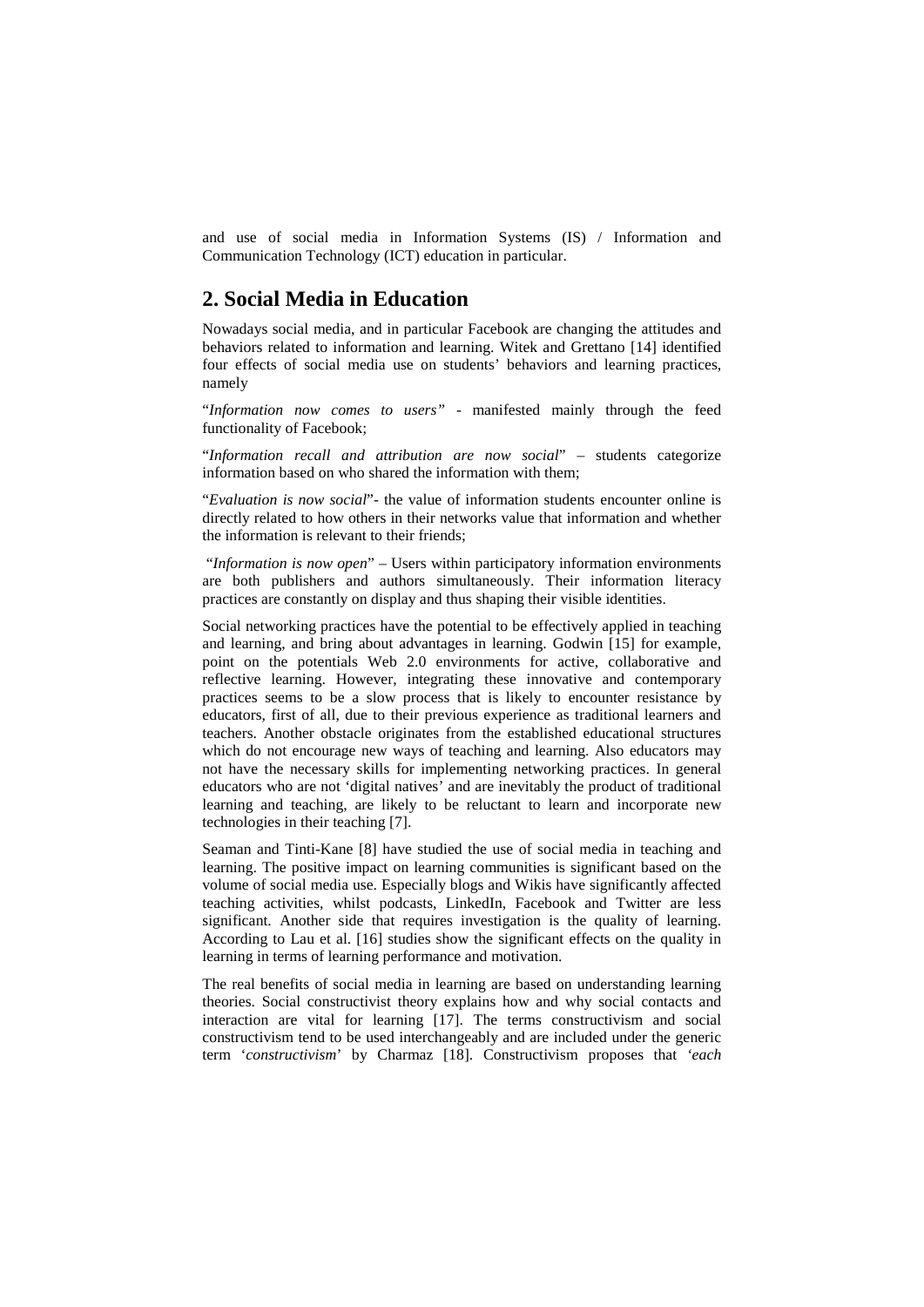*individual mentally constructs the world of experience through cognitive processes while social constructivism has a social rather than an individual focus'* [19]. Social Cognitive Theory (SCT) provides the foundation for understanding how social media usage emerges from a reciprocal relationship between personal factors, behaviours and the environment [20]. Applied to social media use, SCT suggests that learning about diverse social media technologies may result in new thinking and/or modified sense of self [21]. Subsequently, based on the new thinking and/or new self-concept teachers and students may start using the social media in a different way. Building on the Expectation Discomfort Theory (EDT) [22, 23] and the Channel Expansion Theory (CET) [24] help to explain the impacts of learning as it relates to social media. EDT describes a process in which exposure to information about a certain social media technology (environment) leads to beliefs (cognition) regarding the technology. CET, a communication media selection and usage theory, helps us to understand the communication style that is used in social media. Carlson et al., [21] applied EDT and CET to a sample of 220 working individuals and found that increased intensity of social media use contributed to greater task oriented and relationship-building social media behaviours.

Connectivism as a learning theory that clarifies the current technical point of view in which human beings are more connected through using different media and social media [25].

Mattar [26] argued that "*Connectivism or distributed learning is proposed as a theory more adequate to the digital age, when action is needed without personal learning, using information outside of our primary knowledge. Learning theories should be adjusted in a time in which knowledge is no longer acquired in linear manner, technology performs many of the cognitive operations previously performed by learners (information storage and retrieval), and in many moments performance is needed in the absence of complete understanding. Learning is no longer a process that is entirely under the control of the individual, an internal, individualistic activity: it is also outside of ourselves, within other people, an organisation or a database, and these external connections which potentiate what we can learn, are more important than our current state of knowing*". Similarly, Dunaway [27] postulates that "*Connectivism posits that learning takes places when learners make connections between ideas located throughout their personal networks, which are composed of numerous information resources and technologies*".

Thus it is evident that social media in education relies on creating the environment which will enable learners to use available technologies and materials, connect ideas and interact with other learners.

# **3. Technology Adoption Theory**

Various theories deal with technology adoption. Diffusion theories of technology can partly explain the drivers of social media adoption. The first diffusion theory for technology innovations includes the innovation diffusion theory described by Rogers [10]. This theory was developed in the 60s and considers the adoption of an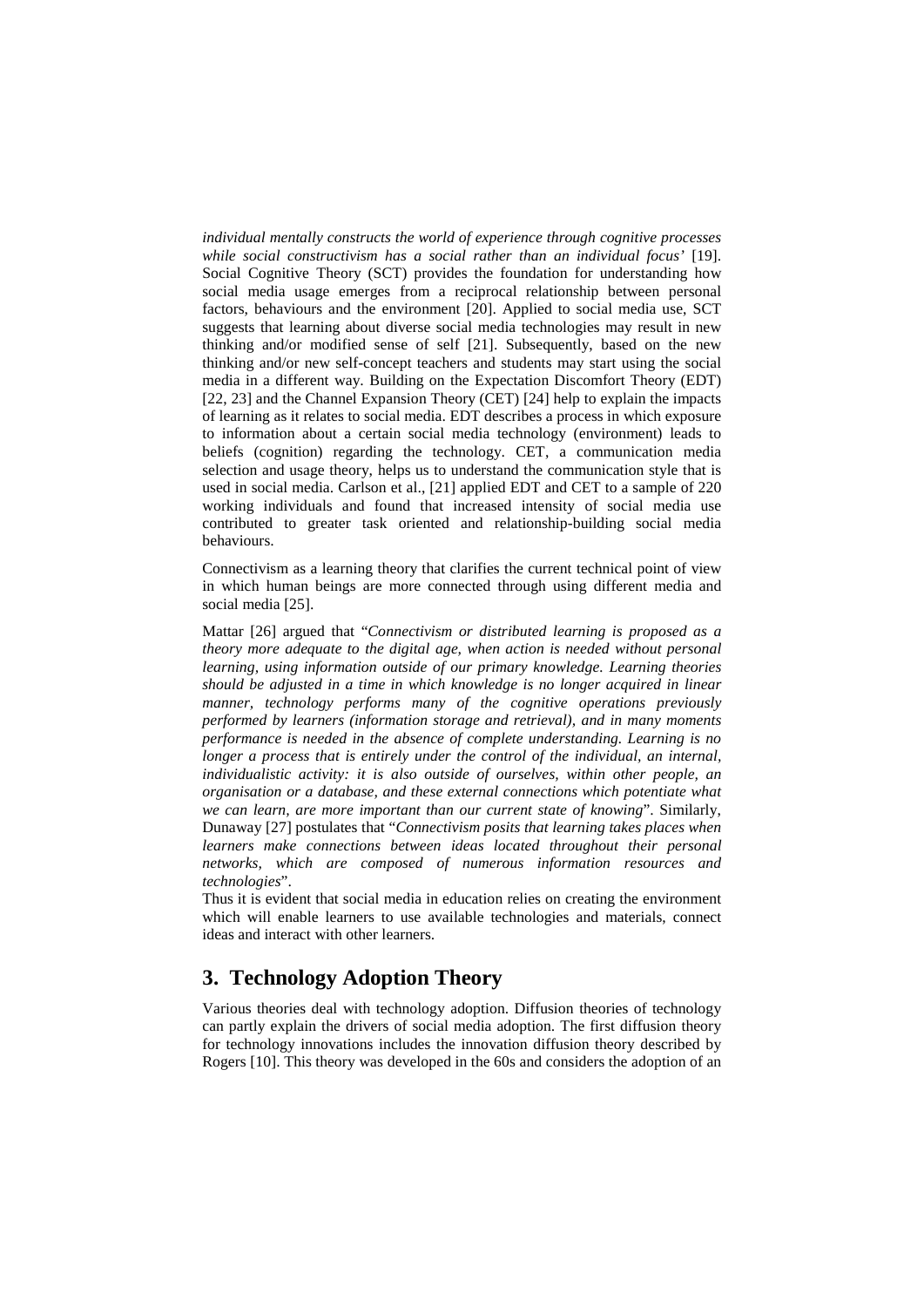innovation as a social process. The next explanation for technology adoption is the Theory of Reasoned Action (TRA). TRA has its background in developing technology diffusion and adoption theories [28]. According to this theory, a person's activity is the result of their attitude and personal norms. A person's attitude is based on values and beliefs. According to Hofstede [29] values are the deepest level of culture and often unconscious to the person holding the value. The personal norms are based on motivation to act according to accepted norms. The Technology Acceptance Model (TAM) model by Davis et al. [30] discusses practical technology use issues. TAM emphasises usefulness in addition to user friendliness. Later theories have been modified and expanded. Mathieson et al. [31] emphasise that the TAM model should be expanded by adding available resources.

Venkatesh and Davis [32] expanded TAM further to include the concept of perceived usefulness. This model is called TAM2. Subsequently the Unified Theory of Acceptance and Use of Technology (UTAUT) was presented by Davis et al. [30]. The UTAUT theory deals with the social aspect which is a notable factor in the emergence of social media in various areas including education. Figure 1 shows the major components of the UTAUT theory.



Figure 1: Unified Theory of Acceptance and Use of Technology [31]

Previous studies on individual-level adoption of SNSs showed that trust, normative pressure, underlying beliefs, privacy and security, personality, local network structure, perceived encouragement and perceived orientation, culture etc. play important roles in adoption of SNSs at an individual level [33, 34, 35, 36, 37]. We selected the UTAUT theory for this study and paper, because it covers issues relating to adoption and the various drivers affecting it.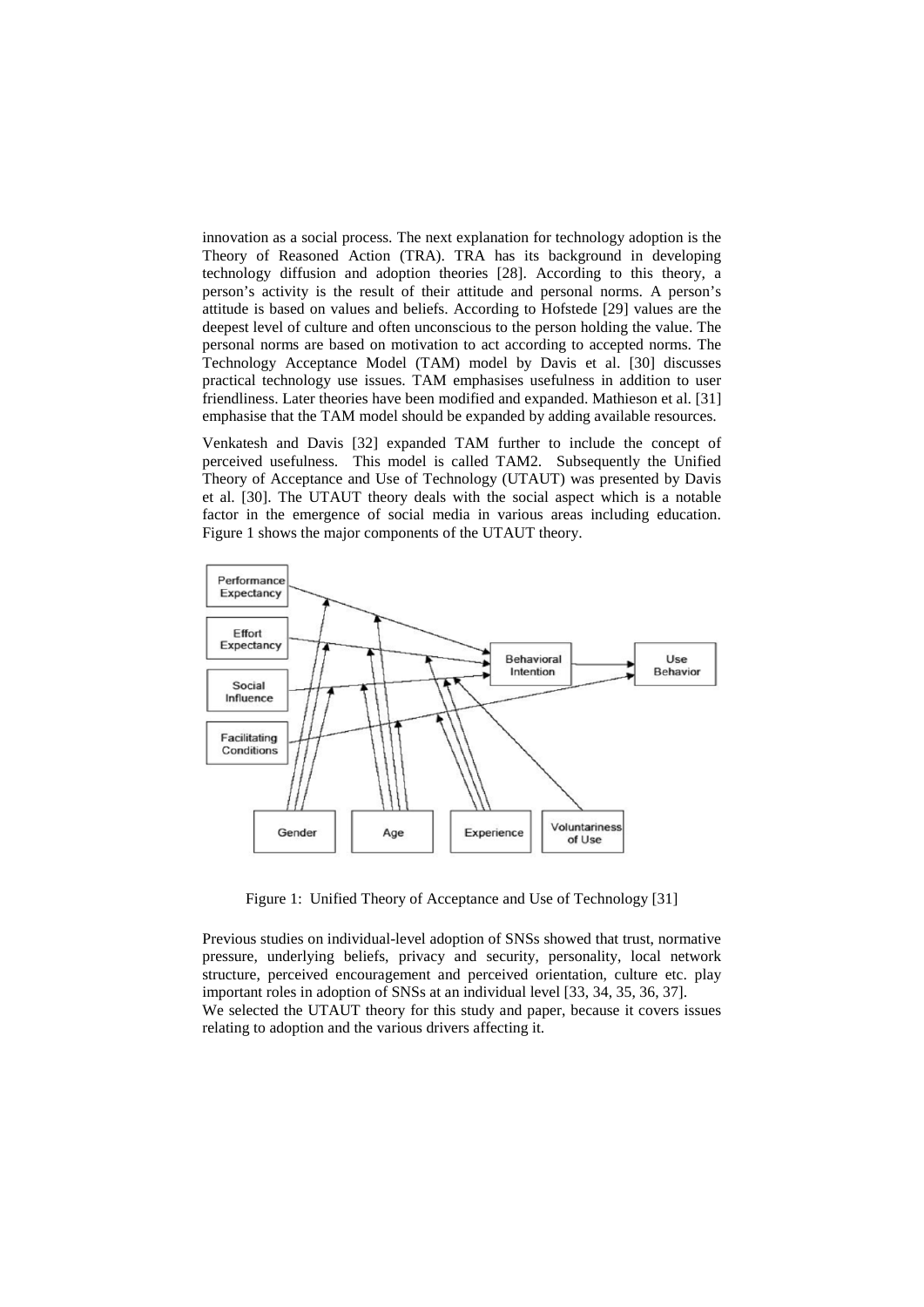# **4. A Social Media Adoption in Learning Survey**

The literature review revealed various factors and issues including the diffusion theory concerning the use of social media. These insights informed the design of a questionnaire for capturing responses from students of IS and ICTs. Being computer literate we assumed that they will be early adopters of social media both in their studies and their life in general. We also assume that male students are earlier adopters than female students due to the fact that Computing and Engineering have been traditionally male dominated professions [38].

Thus we assume that:

H1: IS/ICT Students are early adopters of social networks; and

H2: Male students are earlier adopters of social networks than female students.

In our study we explored what is important to the adoption of social media in education based on students' views. The aim was to find out what instructors should look at, especially when creating social media based learning activities for their students. In this it is important to know what promotes the use of social media and what impairs it.

Derived from the UTAUT theory the major variables in our study were:

- gender;
- age;
- experience in social media in general;
- voluntary use of social media;
- infrastructure use of social media;
- social influence;
- ease of use of social media applications;
- help of social media in a job or study.

#### **4.1 Demographic Data**

The questionnaire was completed by 71 IS students from the University of Jyväskylä, Finland. The demographic data showed that 20 were females and 51 males, with a mean age of 25 years (age range 19-57 years). The respondents rated each item of social media use on a scale of 1 to 5 where (1= not significant and 5=significant).

### **4.2 Analysis of the Data**

Table 1 shows the frequencies of the responses concerning the variables of the study.

Table 1: Frequencies of the main variables of the study

| Factor     |               |               |            |            |                   |
|------------|---------------|---------------|------------|------------|-------------------|
| Experience | 'oluntarıness | The effect of | The effect | m<br>r pel | T11<br>. he ettec |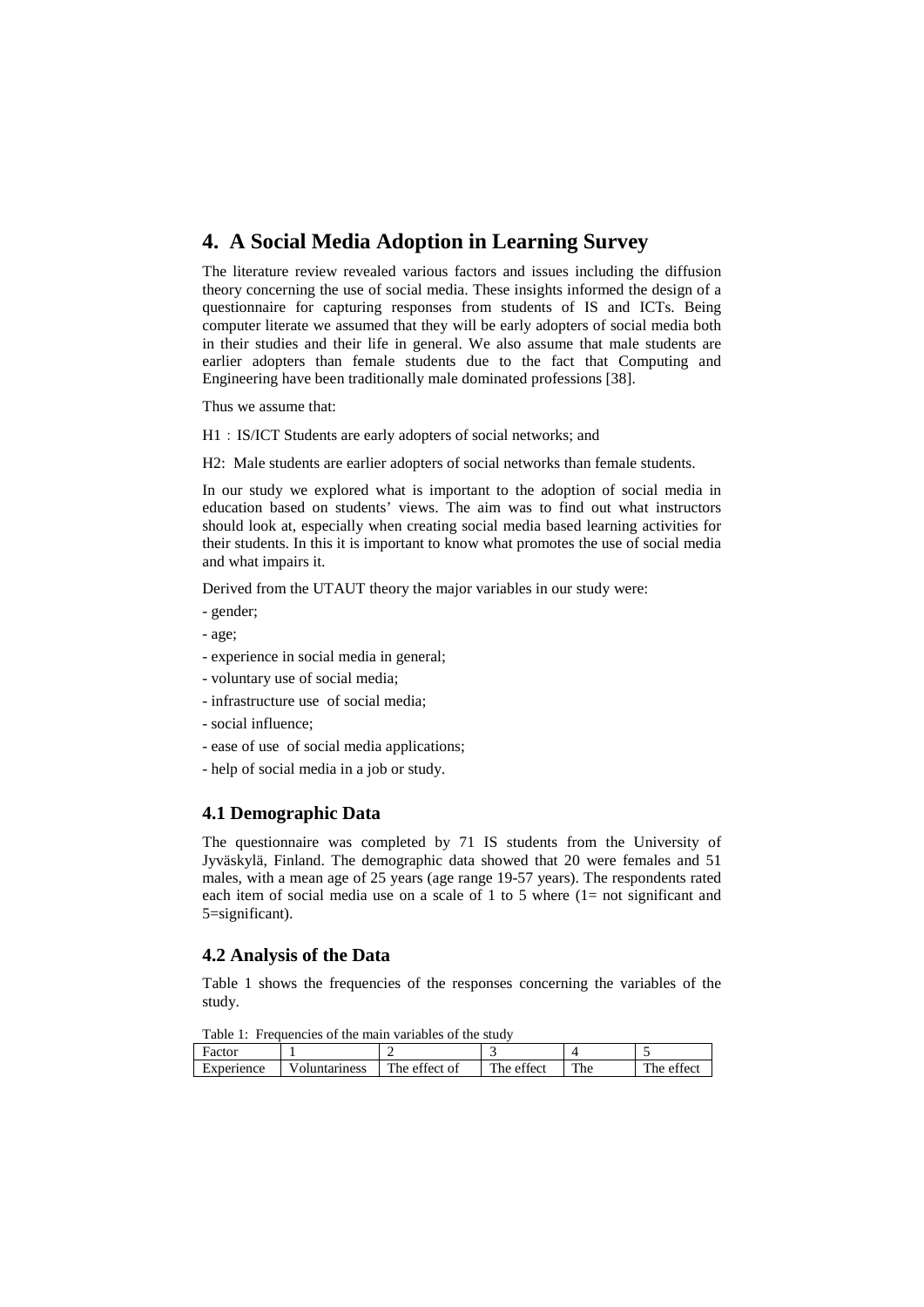| in the use of 1 | in the use of | infrastructure | of social  | effect of                         | of the help |
|-----------------|---------------|----------------|------------|-----------------------------------|-------------|
| social          | social media  | on the use of  | influence  | the ease                          | to work or  |
| media           |               | social media   | on the use | of use on                         | study on    |
|                 |               |                | of social  | the use of $\parallel$ the use of |             |
|                 |               |                | media      | social                            | social      |
|                 |               |                |            | media                             | media       |
| 3.65            | 3.72          | 4.24           | 4.04       | 3.96                              | 3.33        |

The Kolmogorov test showed that the data based on the responses of the students concerning the themes of the issues in our study agreed with the normal distribution.

Table 2 shows Pearson's Correlations of variables in Social Media Adoption

|                 | Age  | of social media<br>Experience in the use | of social media<br>Voluntary in<br>the<br>nse | use of social media<br>The effect of<br>infrastructure on the | social media<br>The effect of social<br>influence on the use of | social media<br>of use on the use of<br>The effect of the ease | use of social media<br>to work or study on the<br>The effect of the help |
|-----------------|------|------------------------------------------|-----------------------------------------------|---------------------------------------------------------------|-----------------------------------------------------------------|----------------------------------------------------------------|--------------------------------------------------------------------------|
| Age             |      | $-.339$<br>.004                          |                                               |                                                               |                                                                 |                                                                | $-.270$<br>.027                                                          |
| Experience in   |      |                                          | .527                                          | .429                                                          | .241                                                            | .319                                                           | .320                                                                     |
| the use of      | .339 |                                          | p<.001                                        | p<.001                                                        | $p = 0.044$                                                     | $p=.008$                                                       | $p=.008$                                                                 |
| social media    | .004 |                                          |                                               |                                                               |                                                                 |                                                                |                                                                          |
| Voluntary in    |      | .527                                     |                                               | .417                                                          | .279                                                            | .425                                                           | .353                                                                     |
| the use of      |      | p<.001                                   |                                               | p<.001                                                        | $p = 0.019$                                                     | p<.001                                                         | $p=.003$                                                                 |
| social media    |      |                                          |                                               |                                                               |                                                                 |                                                                |                                                                          |
| The effect of   |      | .429                                     | .417                                          |                                                               |                                                                 |                                                                | .388                                                                     |
| infrastructure  |      | p<.001                                   | p<.001                                        |                                                               |                                                                 |                                                                | $p=.001$                                                                 |
| on the use of   |      |                                          |                                               |                                                               |                                                                 |                                                                |                                                                          |
| social media    |      |                                          |                                               |                                                               |                                                                 |                                                                |                                                                          |
| The effect of   |      | .241                                     | .279                                          |                                                               |                                                                 | .282                                                           |                                                                          |
| social          |      | $p = 0.044$                              | $p = 019$                                     |                                                               |                                                                 | $p=.021$                                                       |                                                                          |
| influence on    |      |                                          |                                               |                                                               |                                                                 |                                                                |                                                                          |
| the use of      |      |                                          |                                               |                                                               |                                                                 |                                                                |                                                                          |
| social media    |      |                                          |                                               |                                                               |                                                                 |                                                                |                                                                          |
| The effect of   |      | .319                                     | .425                                          |                                                               | .282                                                            |                                                                |                                                                          |
| the ease of use |      | $p = 0.008$                              | p<.001                                        |                                                               | $p=.021$                                                        |                                                                |                                                                          |
| on the use of   |      |                                          |                                               |                                                               |                                                                 |                                                                |                                                                          |
| social media    |      |                                          |                                               |                                                               |                                                                 |                                                                |                                                                          |
| The effect of   |      | .320                                     | .353                                          | .388                                                          |                                                                 |                                                                |                                                                          |
| the help to     | .270 | $p=.008$                                 | $p=.003$                                      | $p=.001$                                                      |                                                                 |                                                                |                                                                          |
| work or study   | .027 |                                          |                                               |                                                               |                                                                 |                                                                |                                                                          |
| on the use of   |      |                                          |                                               |                                                               |                                                                 |                                                                |                                                                          |

Table 2: Pearson's Correlations of variables in Social Media Adoption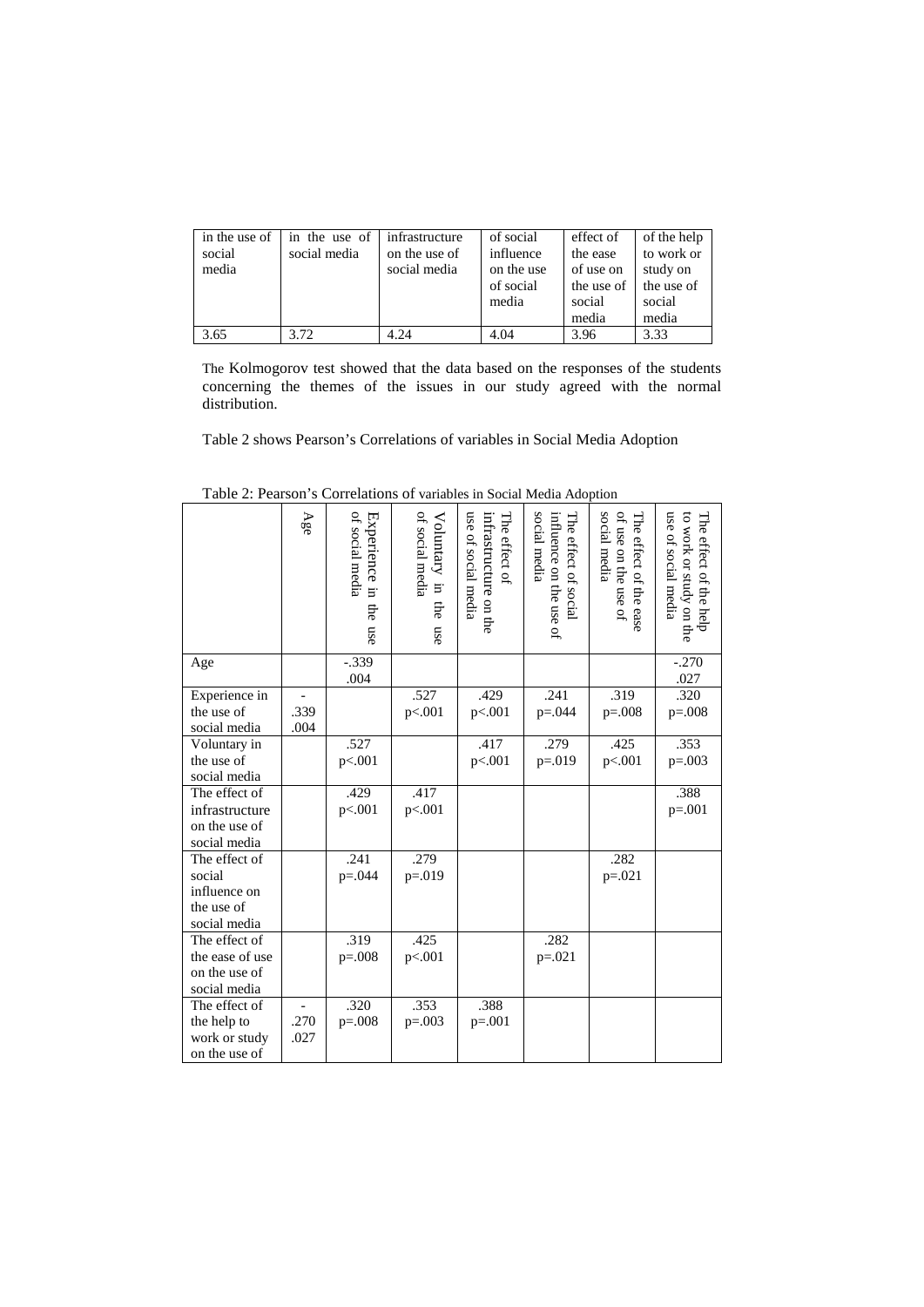| 1.00000<br>med <sub>1</sub> a<br>хостат<br>. |  |  |  |  |
|----------------------------------------------|--|--|--|--|

The results show that those who are experienced in social media like to use social media for different purposes. For these persons the infrastructure issues are the most important ones. Social media is a contemporary everyday tool that has attracted more than one billion users worldwide and is still undergoing remarkable growth [39]. Consequently, when infrastructure is not meeting user requirements it can limit the use of any tool. The results reveal that that we should promote the use of social media as a tool for improving learning, but simultaneously we should ensure appropriate infrastructure for social-media-based learning as the primary factor in setting up education based on social media.

The second and the third factors considered important by the students are the ease of use and the help social media provide towards working or studying. The fourth important factor is social influence. Human learning and development are strongly affected by social influence and content. Blaye and Light [40] argue that learning is an individual process through which a person can benefit or not, according to the interaction with other learners. Therefore, improvement can be obtained via communication of the problem among learners. This can positively affect reflection and planning. Witek and Grettano [14] identified that students categorize information based on who shared the information with them. Also the value of information that students encounter online is directly related to how others in their networks value that information and whether the information is relevant to their friends. These findings seem to be important and need to be further investigated in order to understand the social influence on the adoption of social media.

To find out the effect of gender on the adoption of social media we ran the T-test in which we compared the ratings given by female to the ratings given by male respondents. We found a significant difference only in the general experience in social media, in which males were more experienced than females (mean value was 3.80 for males and 3.25 for females, the p value was .022). This is in line with previously published results concerning the use of social media services [41].

# **5. Summary and Discussion**

Changing pedagogies and the emergence of web-based technologies generate the necessity for more effective two-way communication, promoting interaction, knowledge sharing, collaborative working and flexible participation.

In recent years, the pace of new social media development and use is growing very rapidly. Students are fascinated by social media; they use them in their everyday lives, so they are eager to use them as part of their learning. Students prefer to receive information from multimedia, want to learn by voice and pictures rather than by reading texts. They want useful and direct learning, simultaneous interaction, knowledge sharing and self-organisation. They prefer group activity, active involvement and they are social.

Social media are a '*coo*l' new fashion and are likely to change the way teachers teach and the way students want to learn. They can enable students and educators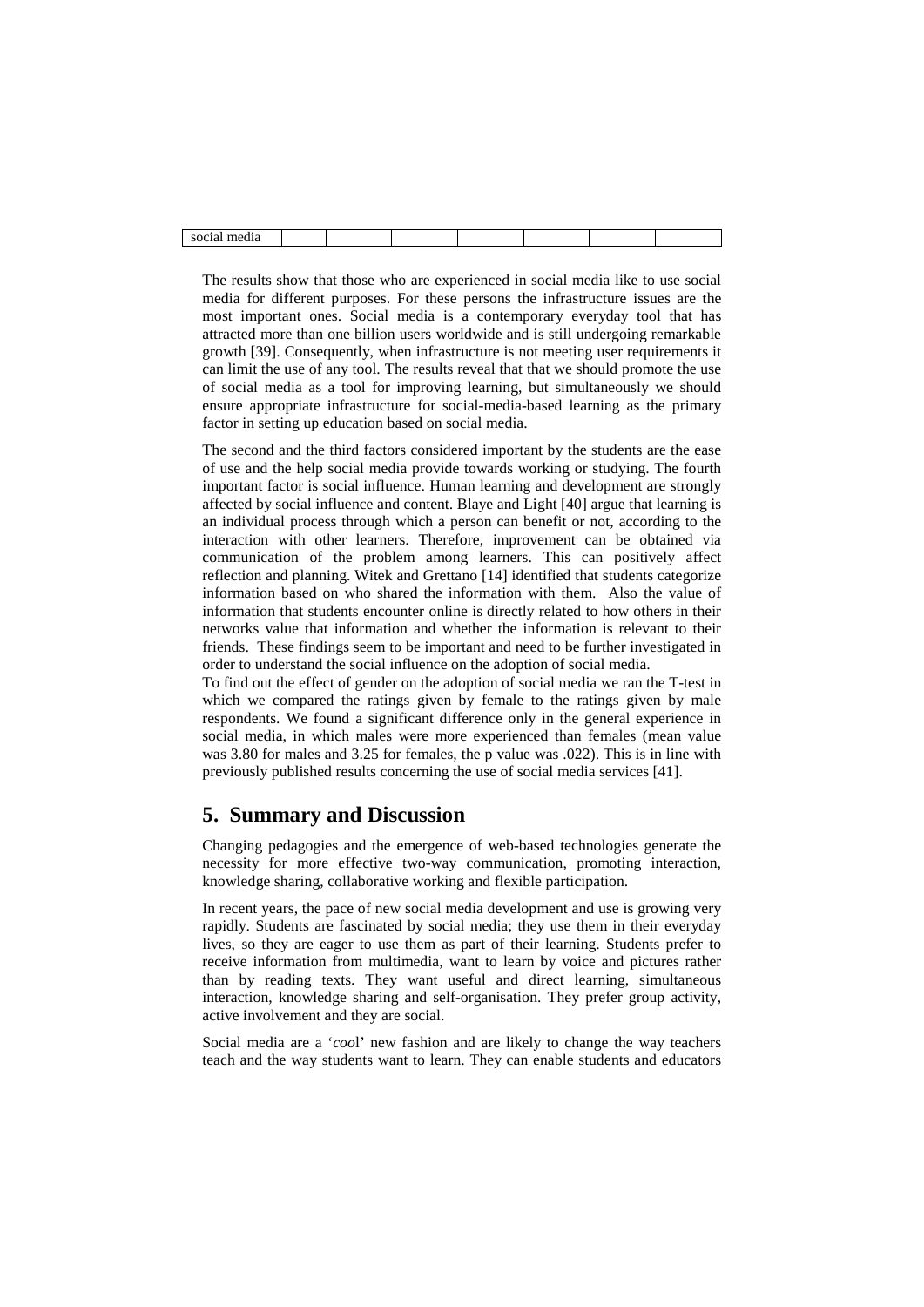to create their own content and share it with a broad network of individuals. Social media provide to students and educators an unprecedented way to access, socialize, communicate, speak, publish and co-create.

With the advent of MOOCs the pedagogic debate concentrates on learning design to support independent learning. Connectivity in MOOCs is usually provided through conventional computer mediated communication media such as discussion fora (mostly unmoderated or lightly moderated) and through social networking. Web and social media tools (such as wikis or blogs and social networking) are now as central to learning as the lecture theatre and campus infrastructure in a traditional university campus [42, 43].

Due to the emergent new media it is important to review the whole educational system. It is generally acknowledged that good education requires a two-way connection with students. Our conviction is that there is no better way of communicating with students than with their own language - the social media. Universities should seek to incorporate social media into their curricula. This requires careful thought and research in order to find the best way to leverage these new tools to enhance teaching and learning activity. Educators should become innovators in education, to experiment with different technologies and to choose the most appropriate technology to incorporate into their lectures. Social media can be a useful supplement to technology enhanced learning. They can be used to facilitate the learning outcome by encouraging informal learning, supporting reflection and fostering communication as well as collaboration.

The results show the meaning of the different aspects of the Unified Technology Adoption model when applied to the adoption of social media in education. However, as our results show, the first priority is the need to pay special attention to ICT infrastructure before implementing social media solutions. Another issue is that we are not aware of the conditions at home. Thus, the learning conditions of learners should be analysed as the first step in outlining new learning activities based on social media. The second issue is selecting the best platforms in the light of usability. After this an educator should discuss how e-learning on social media should be organized that it would support learners' development is work or studies. The study by Seaman and Tinti-Kane [8] deals with different tools of social media as well. We also included these tools in our study, but the results presented in this paper do not deal with these details.

### **6. Future work**

The study will continue with emphasis on two new approaches, namely (a) assessment of individual differences in learning profiles, such as learning styles and learning preferences, for identifying the compatibility of the student with a particular learning environment and (b) comparison of the outcomes of similar problem-based approaches in different cultural contexts. The motivation for the second approach is that the authors from own experiences are convinced that different cultural contexts bring about differences in assumptions about learning, the expectations that learners have regarding learning and teaching, the teaching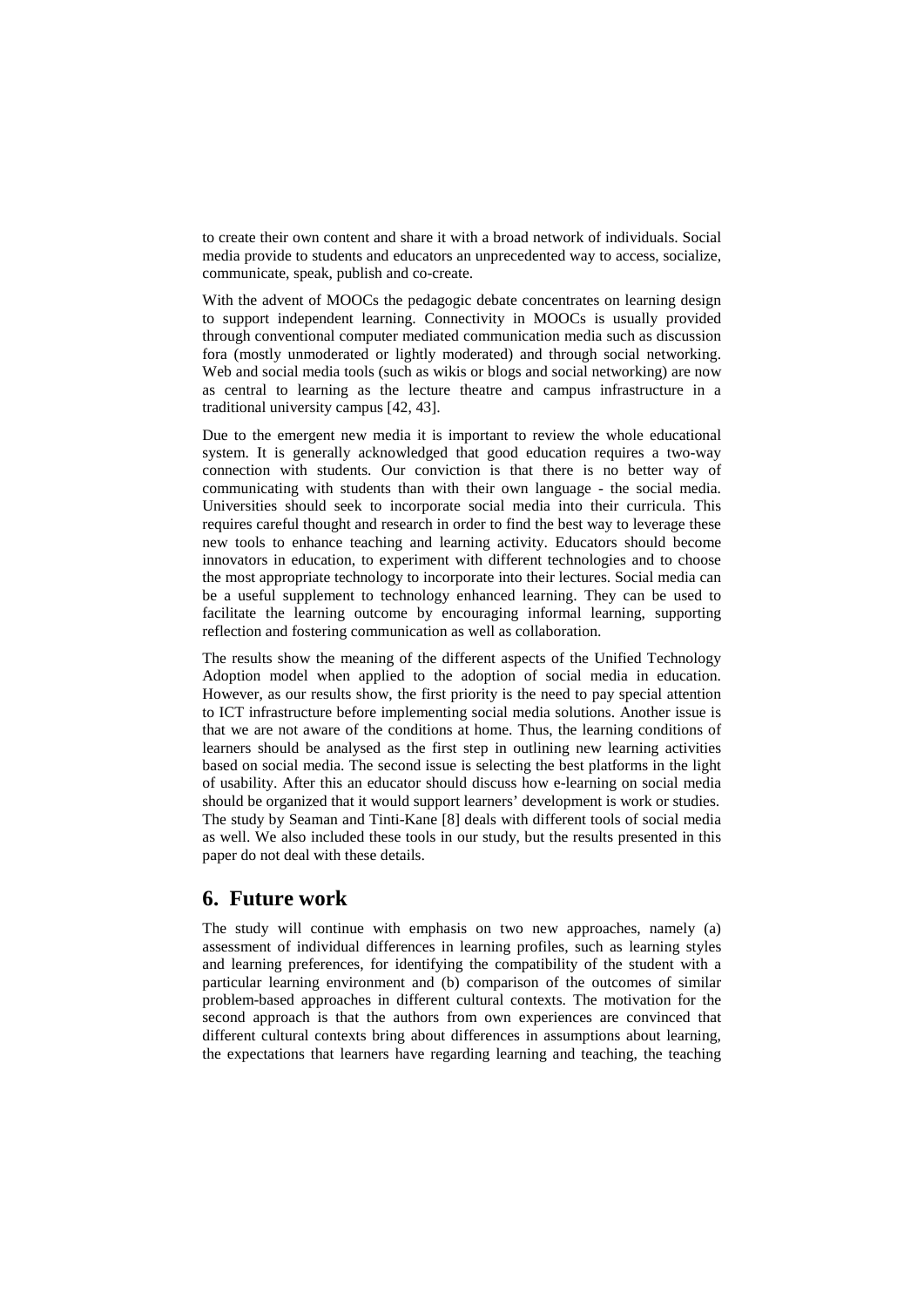model itself, the relationships between educator and learner, the way the technology itself is experienced, the pedagogical aspect, the design of online courses and the way in which individuals and groups communicate and respond to their environment.

## **7. Acknowledgements**

We would like to thank Dr. Pekka Makkonen from the University of Jyväskylä, Finland who helped with the collection of data and for useful discussions regarding the results. Thanks are also due to all respondents to the survey.

#### **References**

- 1. Abedin, B. (2016). Diffusion of Adoption of Facebook for Customer Relationships in Australia: An Exploratory Study, *Journal of Organisational and End User Computing*, Vol. 28, Iss. 1, Jan.-March, pp. 56-67.
- 2. Pallis, P., Zeinalipour-Yazti, D., Dikaiakos, M.D. (2011). Online Social Networks: Status and Trends, in A. Vakali & L.C. Jain (Eds.): *New Directions in Web Data Management 1*, SCI 331, pp. 213–234, Springer-Verlag Berlin Heidelberg
- *3.* Oradini, F., and Saunders, G. (2008). Social networking: Connecting students and staff. *ALT-N Newsletter, 13.*
- 4. Boyd, D., Ellison, N. (2007). [Social Network Sites: Definition, History,](http://jcmc.indiana.edu/vol13/issue1/boyd.ellison.html)  [and Scholarship.](http://jcmc.indiana.edu/vol13/issue1/boyd.ellison.html) *Journal of Computer-Mediated Communication,* 13 (1), article 11.
- 5. WEB 2.0 and Education (2009). *In iCamp project: How to Use Social Software in Higher Education handbook*. Retrieved February 13, 2016, from http://www.icamp.eu/wp-content/uploads/2009/01/icamp-handbookweb.pdf.
- 6. Siakas, K., Siakas, E., Georgiadou, E. (2013). Benefits and Challenges of Social Media in Learning: Learners' Viewpoints. *Proceeding of the BCS Quality Specialist Group's Annual 16th INternational Conference on Software Process Improvement - Research into Education and Training (INSPIRE)* conference, 3-5 Sept., British Computer Society, London, UK,  $133 - 144.$
- 7. Georgiadou, E., Makkonen, P, Siakas, E., Siakas, K. (2014). Benefits and Challenges of Social Media in Learning: A Cross-cultural Study, E-Learn *2014-World Conference on E-Learning in Corporate, Government, Healthcare, and Higher Education*, New Orleans, LA, United States, October 27-30, 2014.Vol. 2014, No. 1, pp. 313–318.
- 8. Seaman, J., Tinti-Kane, H. (2013). Social media for teaching and learning. Retrieved from Pearson Learning Solutions website: http://www.pearsonlearningsolutions.com/assets/downloads/reports/social -media-for-teaching-and-learning-2013-report.pdf#view=FitH,0, April 30.
- 9. Makkonen, P., Georgiadou, E., Rahanu, H., Siakas, K. (2015). What promotes the adoption of social media in the teaching of IS/ICT and what constrains it? - Students' perspective, *46th Annual Meeting of the*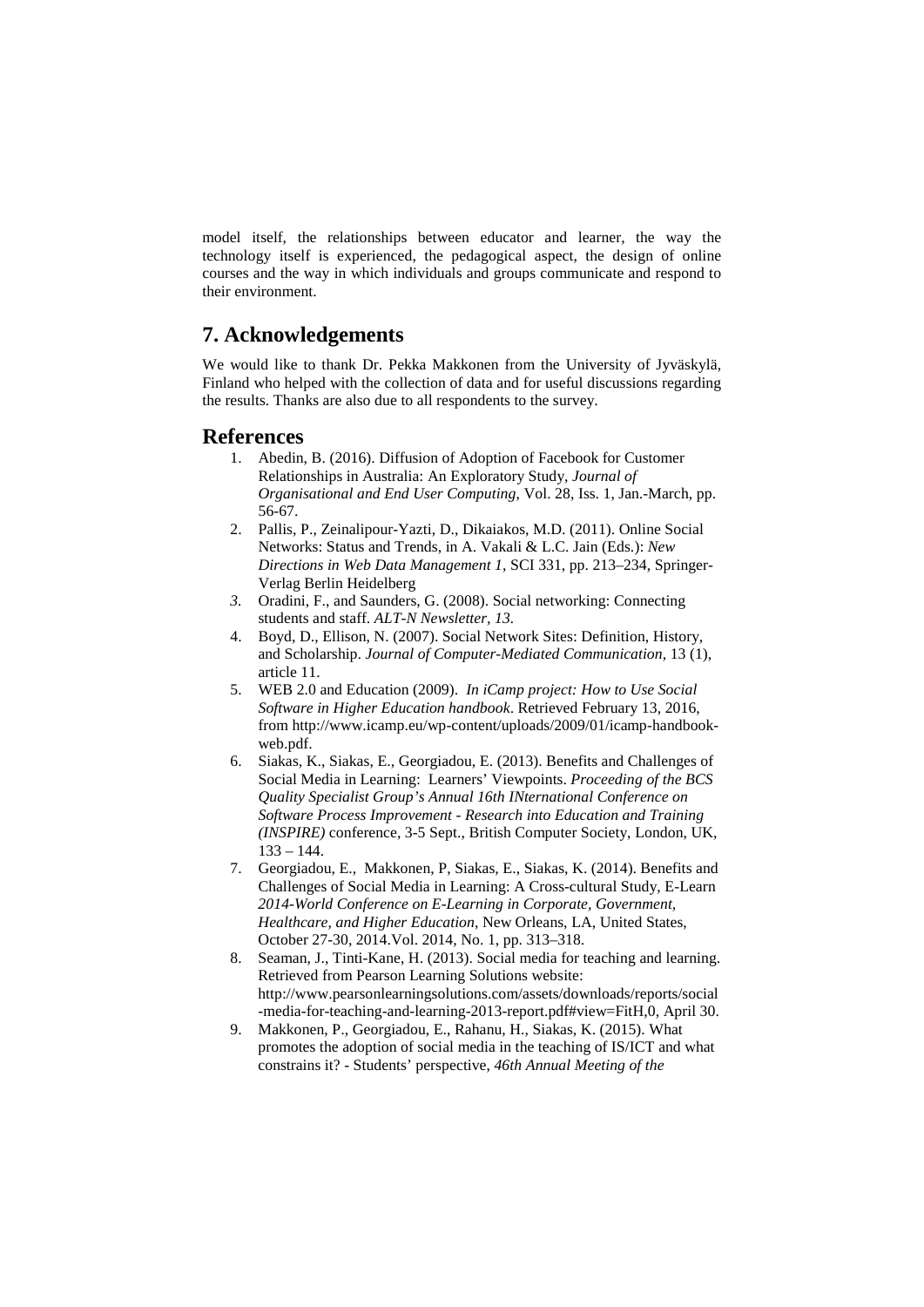*Decision Science Institute*, Seattle, US, Nov. 21-24, available at http://www.decisionsciences.org/Portals/16/Proceedings/AM-2015//files/p1041144.pdf.

- 10. Rogers, E. M. (2003). *Diffusion of Innovations* (5th edition), New York: Free press.
- 11. Keesee, S.G. and Shepard, M. (2011). Perceived Attributes Predict Course Management System Adopter Status, *Online Journal of Distance Learning Administration,* 4 (1).
- 12. Makkonen, P., Siakas, K., Georgiadou, E., Rahanu, H., (2016) Adoption and use of social media in learning and teaching. A cross cultural case study. EdMedia 2016: *World Conference on Educational Media and Technology to be held in Vancouver, Canada*, June 26-30, 2016. http://aace.org/conf/edmedia/.
- 13. Makkonen, P., Georgiadou, E., Rahanu, H., Siakas, K. (2016). Adoption of social media in the teaching of IS/ICT: Comparing students to faculty members, *27th annual conference of the Society for Information Technology and Teacher Education*, (Site2016), Savannah, Georgia, US.
- 14. Witek, D., Grettano, T. (2014). Teaching metaliteracy: a new paradigm in action, *Reference Services Review*, Vol. 42, Iss. 2, pp. 188-208.
- 15. Godwin, P. (2009). Information literacy and Web 2.0: Is it just hype?, Program: Electronic library and information systems, Vol. 43, No. 3, pp. 264-274.
- 16. Lau, R. W. H., Yen, N. Y., Li, F., Wah, B. (2014). Recent development in multimedia e-learning technologies. World Wide *Web* 17 (2), 189–198.
- 17. Vygotsky, L. S. (1978). *Mind and society.* Cambridge, MA: Harvard University Press.
- 18. Charmaz, K (2006). Constructing Grounded Theory: A practical guide through qualitative analysis. Thousand Oaks, CA: Sage.
- 19. Young, R., Collin, A. (2004). Introduction: constructivism and social constructionism in the career field. Journal of Vocational Behaviour 64(3), 373-388.
- 20. Bandura, A. (1986).The social learning perspective: Mechanisms of aggression. In H. Toch (Ed.), *Psychology of crime and criminal justice* (pp. 198-236). Prospect Heights, IL: Waveland Press.
- 21. Carlson, J., Zivnuska, S., Harris, R.B.,Harris, K.J., Carlson, D.S. (2016). Social Media Use in the Workplace: A Study of Dual Effects, *Journal of Organisational and End User Computing*, Vol. 28, Iss. 1, Jan.-March, pp. 15-28.
- 22. Oliver R. L. (1977). Effect of Expectation and Disconfirmation on Postexposure Product Evaluations - an Alternative Interpretation, *Journal of Applied Psychology*, 62(4), p. 480.
- 23. Oliver R. L. (1980). A Cognitive Model of the Antecedents and Consequences of Satisfaction Decisions, *Journal of Marketing Research*, 17(4), p. 460.
- 24. Carlson, J.R.and Zmud, R.W. (1999). Channel Expansion Theory and the Experiential Nature of Media Richness Perceptions. *The Academy of Management,* 42 (2): 153–170.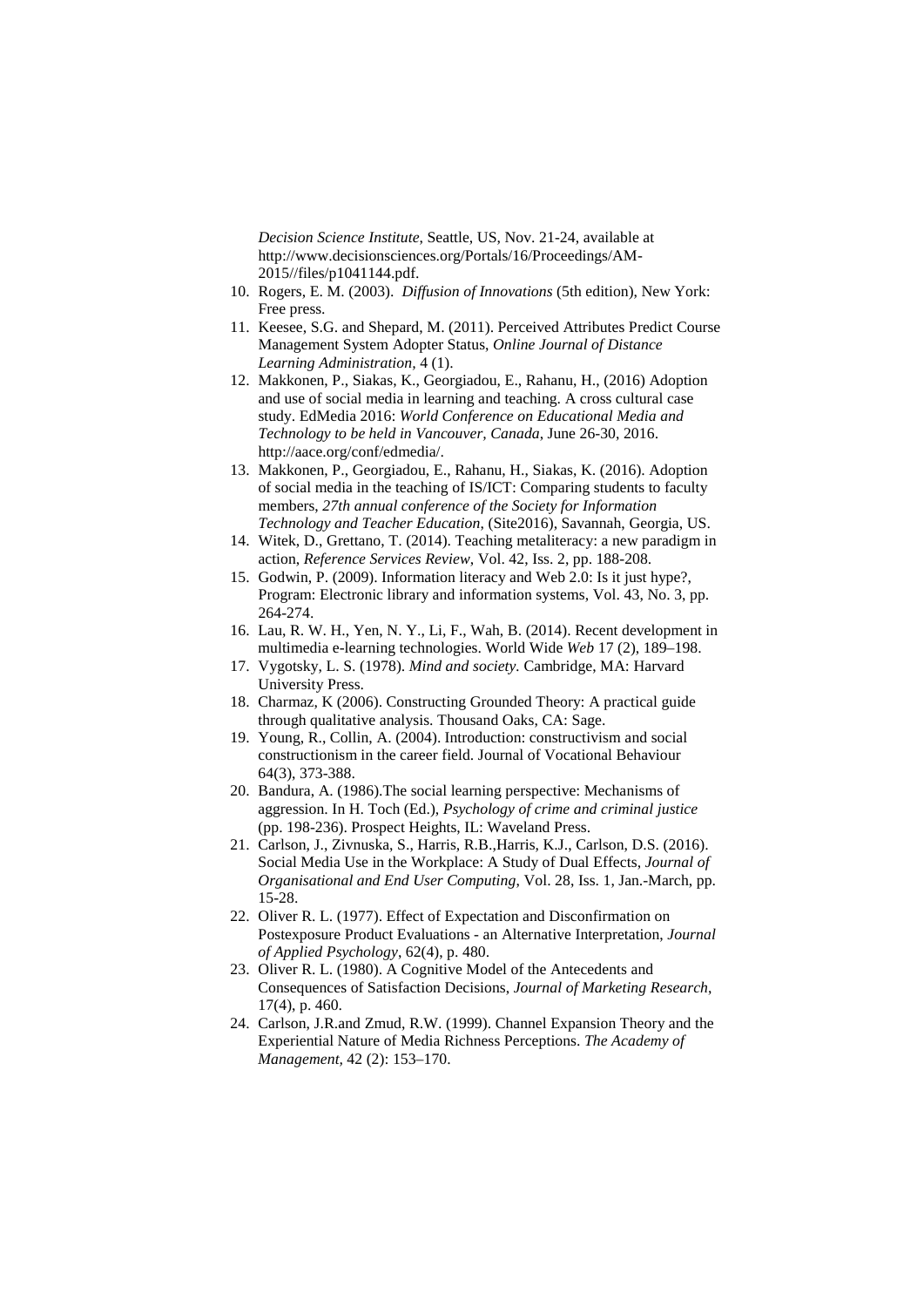- 25. Siemens, G. (2005). Connectivism: A Learning Theory for the Digital Age. *International Journal of Instructional Technology and Distance Learning* 2(1), 3-10. Retrieved from the Journal's website: http://www.itdl.org/Journal/Jan\_05/article01.htm, April 30.
- 26. Mattar, J.A.(2010) Constructivism and Connectivism in Education Technology: Active, Situated, Authentic, Experiential, and Anchored Learning, Boise State University, 08/2010 – version 1.0 [http://www.joaomattar.com/Constructivism%20and%20Connectivism%2](http://www.joaomattar.com/Constructivism%20and%20Connectivism%20in%20Education%20Technology.pdf) [0in%20Education%20Technology.pdf](http://www.joaomattar.com/Constructivism%20and%20Connectivism%20in%20Education%20Technology.pdf) (retrieved on 20/02/2016)
- 27. Dunaway, M.K. (2011). Connectivism: Learning theory and pedagogical practice for netorkd information landscapes, *Reference Service Review,*  Vol. 39, No. 4, pp. 675-685.
- 28. Ajzen, I., Fishbein, M. (1980). Understanding attitudes and predicting social behavior. Englewood Cliffs, NJ: Prentice-Hall.
- 29. Hofstede Geert (2001): *Culture's consequences: comparing values, behaviours, institutions, and organisations* - 2nd Ed. - Thousand Oaks, Calif.; London: Sage Publications.
- 30. Davis, F.D., Bagozzi, R.P. Warshaw, P.R. (1989). User acceptance of computer Technology: a comparison of two theoretical models. *Management Science*, 35(8), 982–1003.
- 31. Mathieson, K., Peacock, E. Chin, W.W. (2001). Extending the technology acceptance model: the influence of perceived user resources. *ACM SIGMIS Database* 32(3), 86-112.
- 32. Venkatesh, V. Davis, F.D. (2000). A Theoretical Extension of the Technology Acceptance Model: Four Longitudinal Field Studies. *Management Science*, 46(2), 186–204.
- 33. Amichai-Hamburger, Y., Vinitzky, G. (2010). Social network use and personality, *Computers in Human Behavior Online Interactivity: Role of Technology in Behavior Change* (26:6), pp. 1289–1295.
- 34. Katona, Z., Zubcsek, P.P., Sarvary, M. (2011). Network effects and personal influences: The diffusion of an online social network, *Journal of Marketing Research*, Vol 48, Iss. 3, pp. 425–443.
- 35. Kim, Y., Sohn, D., Choi, S. M. (2011). Cultural difference in motivations for using social network sites: A comparative study of American and Korean college students, *Computers in Human Behavior*, Vol. 27, Iss. 1, pp. 365–372.
- 36. Kwon, O., Wen, Y. (2010). An empirical study of the factors affecting social network service use, *Computers in Human Behavior* Vol. 26, Iss. 2, pp. 254–263.
- 37. Shin, D.-H. (2010). The effects of trust, security and privacy in social networking: A security-based approach to understand the pattern of adoption, *Interacting with Computers Modelling user experience - An agenda for research and practice*, Vol 22, Iss. 5, pp. 428–438.
- 38. Georgiadou, E., Hassan N.A., Siakas K.V., Wang X., Ross M., Anandan, P.A. (2007). The Knowledge Society: Gender and Cultural Issues, in E. Berki, J, Nummenmaa, I Sundly, M. Ross, G. Staples (eds). Improving Quality in Computing Education, Proceedings of the *12th INternational*